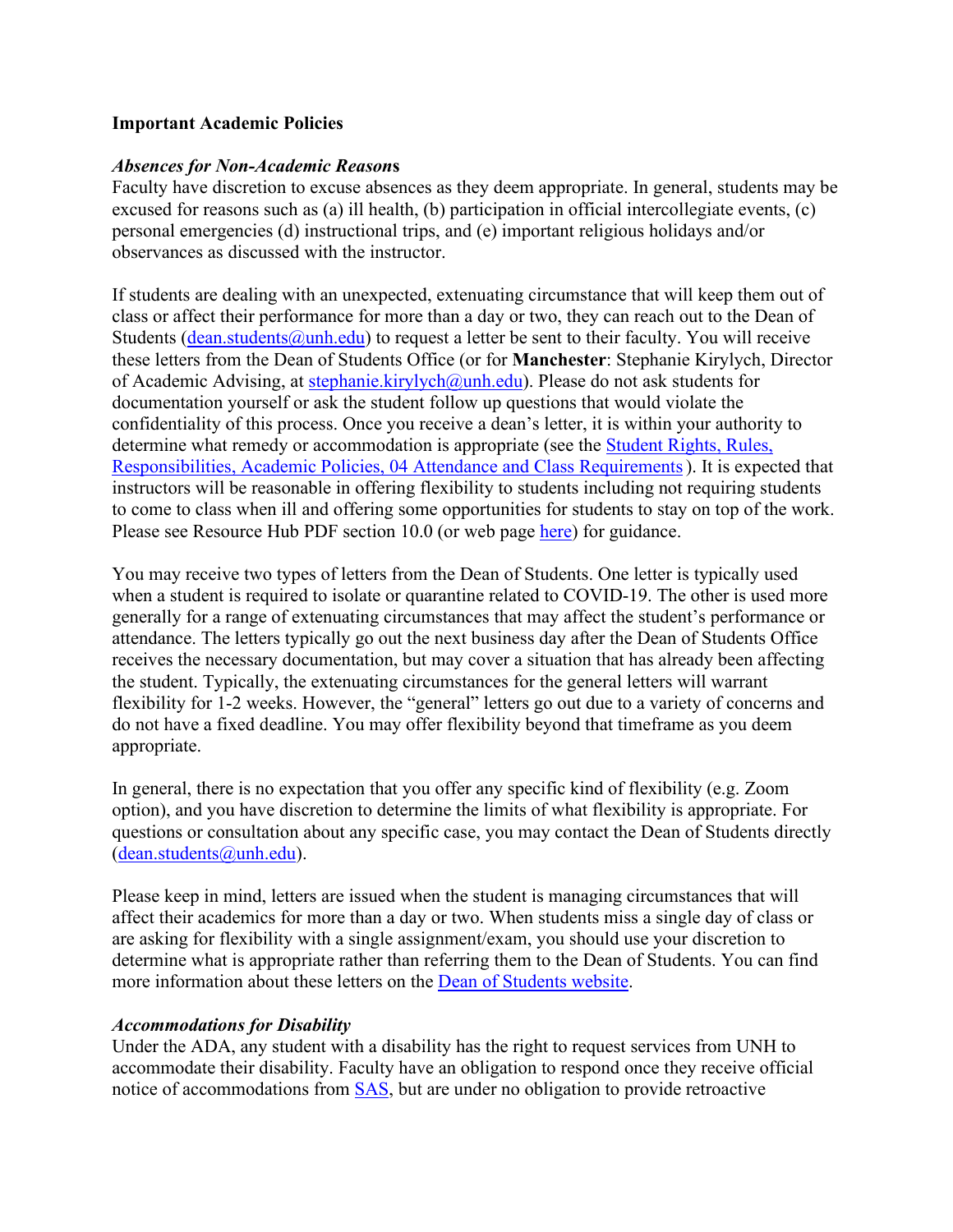accommodations. We advise you not to provide accommodations to students who are not registered with SAS. Please see Resource Hub PDF guidance and sample syllabus language at section 6.0 (or web page [here\)](https://www.unh.edu/provost/guidance-fall-2020-instruction).

### *Exam Scheduling*

University policy prohibits the administration of examinations (i.e. no quizzes, tests, or exams) during the last week of classes. Outside of classes, only formal lab practicals may be scheduled during this week. Homework, labs and written reports **can** be due during the last week of classes. Classes are held on Election Day. However, no examinations may be scheduled, faculty are asked to provide opportunities to make up and scheduled activities on that day as appropriate. Many colleagues suggest that it is wise to be sensitive about student religious obligations. Sample syllabus language is available at Resource Hub PDF section 8.0 (or web page [here\)](https://www.unh.edu/provost/guidance-fall-2020-instruction).

#### *Incompletes*

We hold students to high academic standards. Given our expectations, please avoid awarding incomplete grades. Only in the event of compelling, non-academic circumstances beyond a student's control should an incomplete be awarded, and only if the student requests an incomplete. An administrative failure (AF) is the appropriate grade for a student who has missed substantial portions and assignments of a class.

## **II COVID-specific Policies and Guidance**

## *Health and Safety in Face-to-Face Classes*

We are opening with masks required in the classroom and any indoor setting where people are in close contact for more than a few minutes. The wearing of masks anywhere on campus is a personal choice that should always be respected and encouraged if anyone is feeling uncomfortable. **UNH is continually monitoring the health of the community and protocols and policies may change.** The university will expand mask wearing and other health protocols (such as restricting visitors or limiting gathering sizes) if and when our data monitoring (e.g. surveillance testing, wastewater testing (Durham only), local infection rates) warrants these requirements. Rave messaging (email and text) as well as Canvas messages will be used to alert the community of any change.

#### *The Wildcat Pass – Promoting and Cooperating with #unhtogether*

The Wildcat Pass is a web and mobile app students are required to use to help keep track of the requirements for being in compliance with necessary testing, isolation, and quarantine rules that will help to keep our community healthy. Students will be told that any university official may ask them to show a valid Wildcat Pass if they are on a campus. Resource Hub PDF section 1.12, point 7 contains sample syllabus language on the Wildcat Pass as well as a PowerPoint template (or web page [here\)](https://www.unh.edu/provost/guidance-fall-2020-instruction).

As part of the Wildcat Pass, students are required to sign the Wildcat Pledge [\(https://www.unh.edu/coronavirus/pledge\)](https://www.unh.edu/coronavirus/pledge). This is a pledge to accept responsibility for playing a role in the health and safety of our community, to obey all UNH policies as well as state and federal laws around COVID, and to create a respectful environment for individual safety.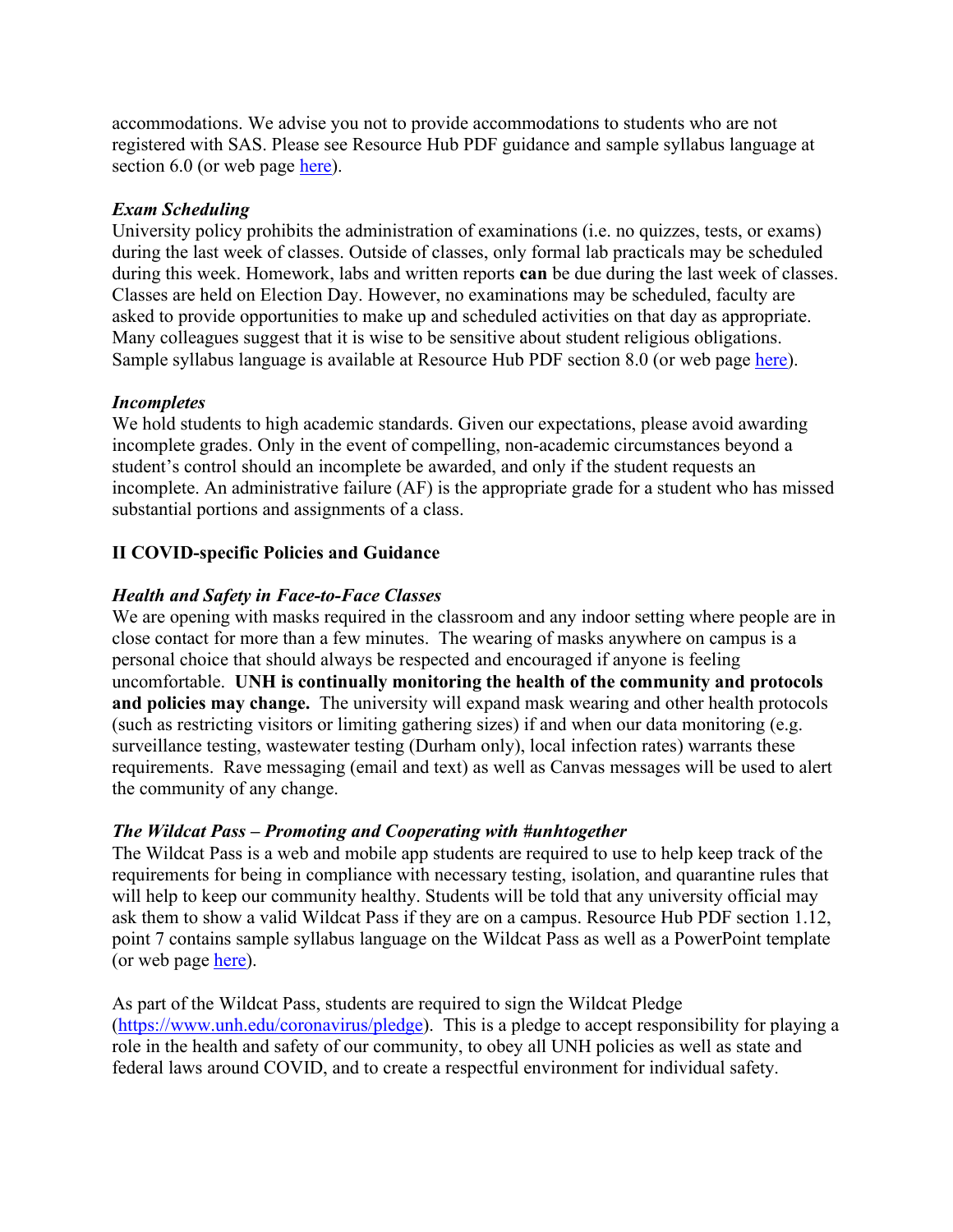#### *Contact Tracing with In-Person Classrooms*

To assist with contact tracing, it is recommended that students remain in the same seat or group of close contacts throughout the entire semester. Resource Hub PDF section 1.12, point 6 contains sample syllabus language on assigned seating and contact tracing (or web page [here\)](https://www.unh.edu/provost/guidance-fall-2020-instruction).

### *Attendance*

Attendance policies for courses are determined by individual faculty based on the needs and requirements of their courses. Students are expected to adhere to these policies as usual. Given the constant state of change in campus operations, faculty are strongly encouraged to maintain flexibility in their in-person attendance policies. Resource Hub PDF section 1.21, point 5 contains sample syllabus language on all-class and rotational attendance (or web page [here\)](https://www.unh.edu/provost/guidance-fall-2020-instruction).

## *Changes to Course Modalities*

Given the potential for campus mode of operation changes (see and monitor https://www.unh.edu/coronavirus) course modality changes during the semester may be necessary. Consider including language about potential changes to course delivery and assessments, based on health and safety conditions. Resource Hub PDF section 1.2 and 1.21 points 1-4 contain sample syllabus language on course modality changes (or web page [here\)](https://www.unh.edu/provost/guidance-fall-2020-instruction).

## *Class Recording (if applicable)*

Students' enrollment in a UNH course is consent to being recorded by UNH media platforms for educational and remote access purposes. The University and Zoom have FERPA-compliant agreements in place to protect the security and privacy of UNH Zoom accounts. Students may not share recordings outside of their course. If using a media platform in their course, instructors are strongly encouraged to include syllabus language that makes this clear to students; that language can be found at Resource Hub PDF section 1.21 point 3 (or web page [here\)](https://www.unh.edu/provost/guidance-fall-2020-instruction).

## *Remote Proctoring (if applicable)*

If using remote proctoring in their course, instructors are strongly encouraged to include explanatory language on remote assessment proctoring on their syllabi, where applicable, including procedural and technological detail. Courses using such software will test it with students during the first weeks of instruction. This is important to ensure equity across your class and enable students with technology limitations to access help from IT or to work with faculty on alternative accommodations. Resource Hub PDF section 1.21 point 6 contains sample syllabus language on remote proctoring (or web page [here\)](https://www.unh.edu/provost/guidance-fall-2020-instruction).

## **IIb. Non COVID-specific Guidance and Recommended Syllabus Language**

## *Academic Honesty Policy*

Many colleagues are making note on their syllabi of the importance of the University Academic Honesty Policy. Given the vigilance of the University in rooting out dishonesty, we strongly encourage this practice, as well as one that clearly explains your standard penalty as allowed per the [University](https://catalog.unh.edu/undergraduate/university-academic-requirements/academic-honesty/) Academic Honesty Policy. Many colleagues also include in their syllabi the link for the tutorial on [plagiarism](https://cola.unh.edu/academics/plagiarism-tutorial) as well. This language is located at Resource Hub PDF section 5.0 (or web page [here\)](https://www.unh.edu/provost/guidance-fall-2020-instruction).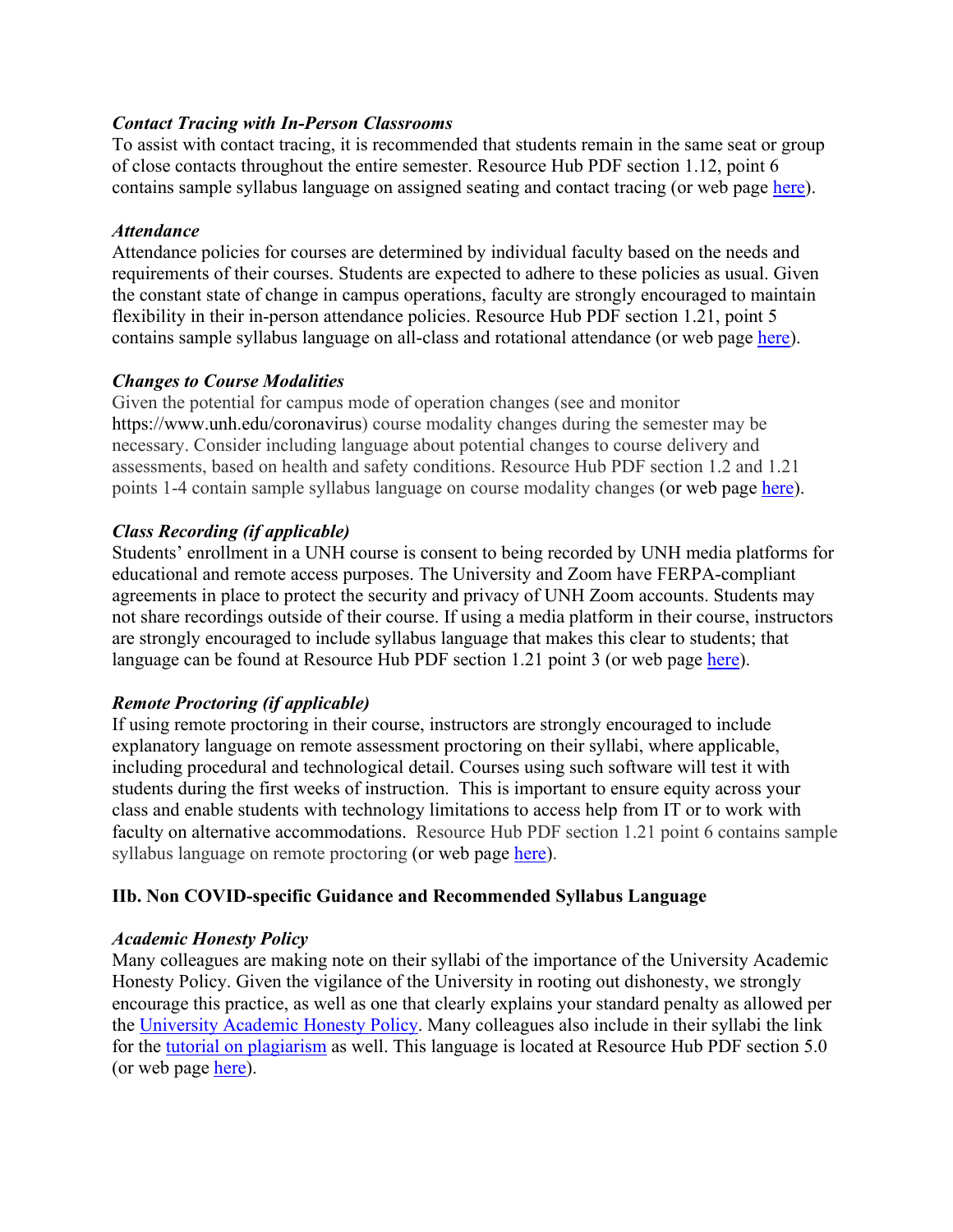#### *Course Designation*

Instructors are strongly encouraged to designate clearly on their syllabus that the course is a Discovery, Writing Intensive, and/or an Inquiry course if it is one.

## *Expectations for Behavior in Online/Remote Course Components*

If applicable, clearly state rules, norms, and best practices for student and instructor social engagement on discussion boards, in the chat box on Zoom, and convey your expectations regarding visibility on camera, muting, etc. Resource Hub PDF section 3.0 (or web page [here\)](https://www.unh.edu/provost/guidance-fall-2020-instruction) contains helpful guidance on "netiquette" and other recommended communication frameworks.

#### *Course Workload and Credit Hour Expectations*

This syllabus reflects the federal definition of a credit hour, which entails a minimum 3 hours of engaged time per week per credit over a 15-week semester. Examples of engaged time include class time, assignments, examinations, laboratories, participation in course-related experiences, conferences, and office hours. Faculty Senate recommended syllabus language on credit hour compliance is located at Resource Hub PDF section 4.0 (or web page [here\)](https://www.unh.edu/provost/guidance-fall-2020-instruction).

#### *Accessibility Services*

According to the Americans with Disabilities Act (as amended, 2008), each student with a disability has the right to request services from UNH to accommodate their disability. Students with a documented disability or who believe they may have a disability that requires accommodations, should contact [Student Accessibility Services \(SAS\).](https://www.unh.edu/studentaccessibility/) Accommodation letters are created by SAS with the student. Instructors are urged to include the language found at Resource Hub PDF section 6.0 in their syllabi (or web page [here\)](https://www.unh.edu/provost/guidance-fall-2020-instruction).

**Specific for Manchester:** The Student Accessibility Coordinator at UNHM is Jenessa Zurek. Please reach out to the SAS office via email at  $j$ enessa.zurek@unh.edu for registration information and disability related questions. Jenessa Zurek is available through phone and email Mondays and Wednesdays from 9am-2pm.

## *Mental Health and Wellness*

We urge instructors to inform students of the mental health and wellness resources available to them. If you encounter a student you are concerned about for such reasons, please encourage the student to contact UNH Psychological and Counseling Services [\(PACS;](https://www.unh.edu/pacs/) 3rd floor, Smith Hall; 603-862-2090/TTY: 7-1-1). Resource Hub PDF section 7.0 (or web page [here\)](https://www.unh.edu/provost/guidance-fall-2020-instruction) contains a syllabus statement on supporting students' use of these services which we strongly encourage adopting for your course.

**Specific for Manchester:** In partnership with The Mental Health Center of Greater Manchester, UNH Manchester offers free mental health sessions for students. Students can schedule counseling sessions by emailing  $unhm.addvising@unh.edu$ . Counselors will be available on Monday, Tuesday, and Thursday from 9am-5pm.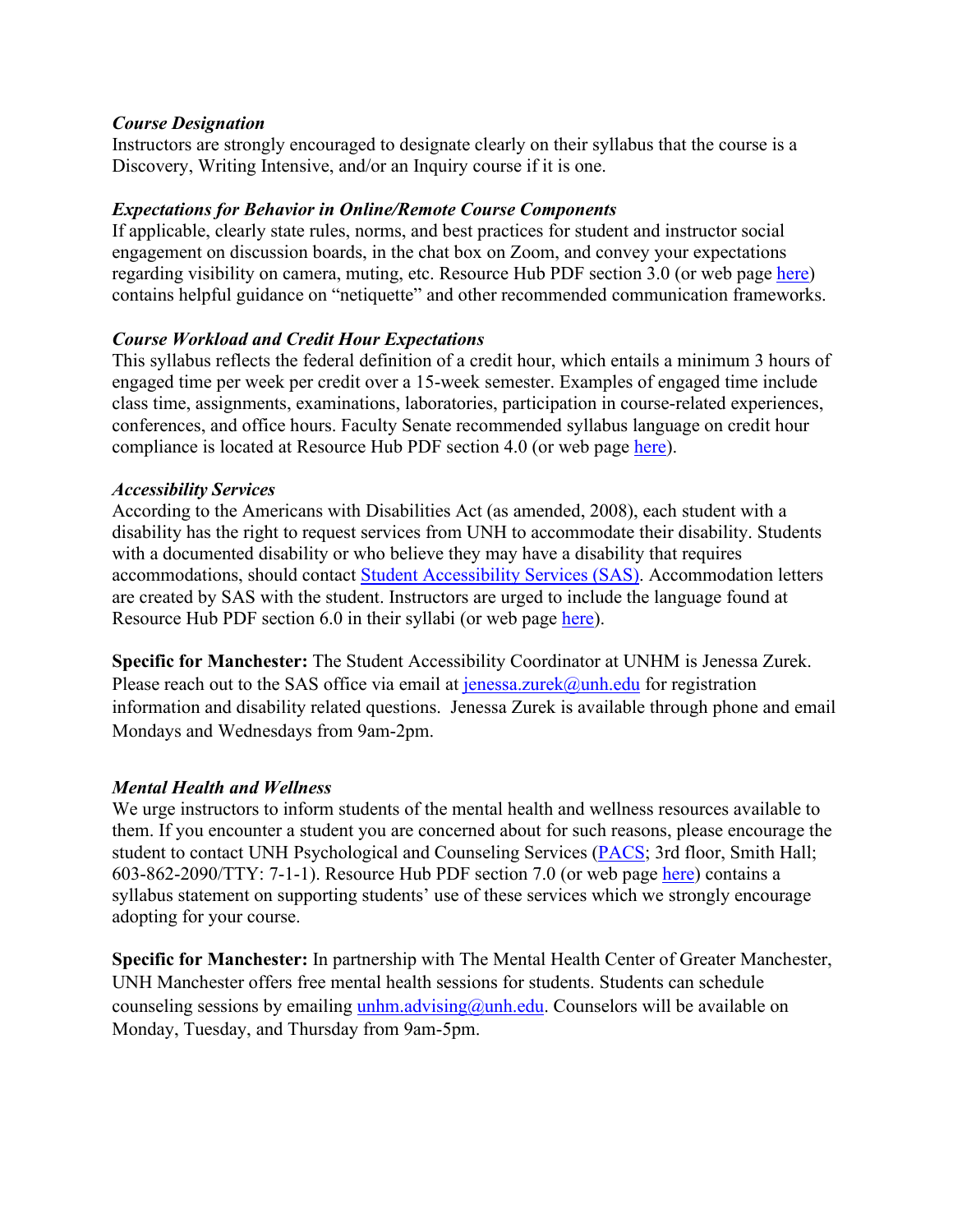The National Suicide Prevention Lifeline provides 24/7, free and confidential support via phone or chat for people in distress, resources for you or your loved ones, and best practices for professionals. Call (800) 273-TALK (8255).

## **Mandatory Reporting & Title IX**

### *Confidentiality and Mandatory Reporting of Sexual Violence or Harassment*

The University of New Hampshire and its faculty are committed to assuring a safe and productive educational environment for all students and for the university as a whole. To this end, the university requires faculty members to report to the university's Title IX Coordinator (Laura Buchs, [laura.buchs@unh.edu](mailto:laura.buchs@unh.edu)**,** 603-862-2930/1527 TTY**)** any incidents of sexual violence and harassment shared by students. Please include the statement at Resource Hub PDF section 9.0 (or web page [here\)](https://www.unh.edu/provost/guidance-fall-2020-instruction) in your course syllabi. More information can be found here [\(https://www.unh.edu/affirmativeaction/title-ixsexual-violence\)](https://www.unh.edu/affirmativeaction/title-ixsexual-violence).

#### **III. Technology Resources**

Instructors are urged to outline for students the technology needed to participate in their class including any software and or hardware expectations that students will need to full participate in class.

A list of teaching and learning technology resources and links can be found [here.](https://td.unh.edu/TDClient/60/Portal/KB/ArticleDet?ID=810) Students can receive hands on technology help at the [Academic Technology Support](https://www.unh.edu/it/at-support-center-atsc) Center on Level 3 of Dimond Library, remote help is available by submitting an [online request](https://td.unh.edu/TDClient/60/Portal/Requests/ServiceDet?ID=160) or calling the IT Help Desk: 603-862-4242.

Students who do not have an appropriate device to fully participate in their classes may request a loaner laptop for the full academic year through the form on the [Basic Needs Support](https://www.unh.edu/student-life/basic-needs) site.

Faculty needing additional classroom equipment, such as an OWL, to conduct hybrid classes to accommodate student absences may submit requests [here.](http://furious-d.unh.edu/av_request/request.php)

#### **IV. Referral Resources for Your Students**

Resource Hub PDF section 10.0 (or web page [here\)](https://www.unh.edu/provost/guidance-fall-2020-instruction) provides guidance and resources for students experiencing an aggravated and compelling non-academic circumstance beyond their control and for which the Dean of Students has documentation. Additional Resources Hub guidance and resources you may find helpful during the semester in dealing with students facing difficult challenges are:

*Center for Academic Resources (CFAR)* is dedicated to student academic success by teaching students to study smarter. CFAR staff coach students on study strategies like notetaking and reading skills, tips for remote learning, time management, organization, preparing for exams, problem-solving, and utilizing online and campus resources. [Peer academic mentors](https://nam12.safelinks.protection.outlook.com/?url=https%3A%2F%2Fwww.unh.edu%2Fcfar%2Facademic-mentors&data=04%7C01%7CKatherine.Ziemer%40unh.edu%7C4bf41e15c506465164b008d959201ec1%7Cd6241893512d46dc8d2bbe47e25f5666%7C0%7C0%7C637638816744668617%7CUnknown%7CTWFpbGZsb3d8eyJWIjoiMC4wLjAwMDAiLCJQIjoiV2luMzIiLCJBTiI6Ik1haWwiLCJXVCI6Mn0%3D%7C1000&sdata=SbEz%2FFvYzkNM6ejfT7T1ABcBhogghDj9ExLzNTC0GT4%3D&reserved=0) represent a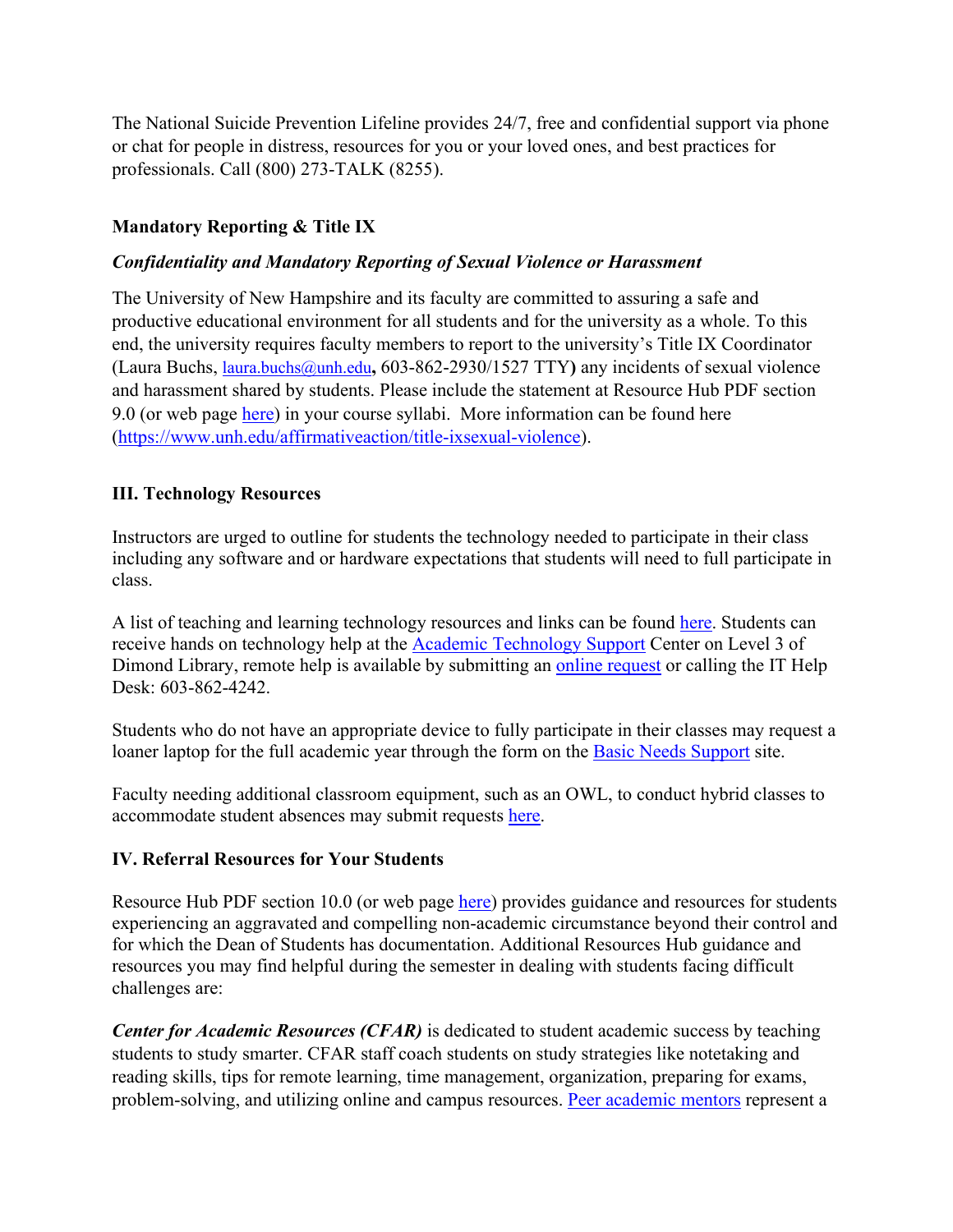variety of majors and use the students' course materials to demonstrate best practices. Make peer mentor appointments on the CFAR calendar at [https://unh.mywconline.com](https://nam12.safelinks.protection.outlook.com/?url=https%3A%2F%2Funh.mywconline.com%2F&data=04%7C01%7CKatherine.Ziemer%40unh.edu%7C4bf41e15c506465164b008d959201ec1%7Cd6241893512d46dc8d2bbe47e25f5666%7C0%7C0%7C637638816744673595%7CUnknown%7CTWFpbGZsb3d8eyJWIjoiMC4wLjAwMDAiLCJQIjoiV2luMzIiLCJBTiI6Ik1haWwiLCJXVCI6Mn0%3D%7C1000&sdata=W4j2pLQoGbytcDpsLes%2FWIWG09CYkfK1hBdbtn2aVzQ%3D&reserved=0)**.** If you prefer to talk with a CFAR [professional educational](https://nam12.safelinks.protection.outlook.com/?url=https%3A%2F%2Fwww.unh.edu%2Fcfar%2Fdrop-meetings-cfar&data=04%7C01%7CKatherine.Ziemer%40unh.edu%7C4bf41e15c506465164b008d959201ec1%7Cd6241893512d46dc8d2bbe47e25f5666%7C0%7C0%7C637638816744678576%7CUnknown%7CTWFpbGZsb3d8eyJWIjoiMC4wLjAwMDAiLCJQIjoiV2luMzIiLCJBTiI6Ik1haWwiLCJXVCI6Mn0%3D%7C1000&sdata=6vYgShH3MBV4Bfsepo%2FB%2FZwYszaaXRghw3ACPCCVLAk%3D&reserved=0) counselor, email us at [cfar.sss@unh.edu;](mailto:cfar.sss@unh.edu) use Chat Live on our website at [https://www.unh.edu/cfar;](https://nam12.safelinks.protection.outlook.com/?url=https%3A%2F%2Fwww.unh.edu%2Fcfar&data=04%7C01%7CKatherine.Ziemer%40unh.edu%7C4bf41e15c506465164b008d959201ec1%7Cd6241893512d46dc8d2bbe47e25f5666%7C0%7C0%7C637638816744683557%7CUnknown%7CTWFpbGZsb3d8eyJWIjoiMC4wLjAwMDAiLCJQIjoiV2luMzIiLCJBTiI6Ik1haWwiLCJXVCI6Mn0%3D%7C1000&sdata=yHft7wQzWLnaW8xEUTPdKzEZ9oTeQuUndb8l9uSotm0%3D&reserved=0) or stop by Smith Hall Second floor, Monday-Friday from 8:00-4:30. Our CFAR website also has a large selection of [study tips and tools](https://nam12.safelinks.protection.outlook.com/?url=https%3A%2F%2Fwww.unh.edu%2Fcfar%2Fstudy-tips-and-tools-0&data=04%7C01%7CKatherine.Ziemer%40unh.edu%7C4bf41e15c506465164b008d959201ec1%7Cd6241893512d46dc8d2bbe47e25f5666%7C0%7C0%7C637638816744688529%7CUnknown%7CTWFpbGZsb3d8eyJWIjoiMC4wLjAwMDAiLCJQIjoiV2luMzIiLCJBTiI6Ik1haWwiLCJXVCI6Mn0%3D%7C1000&sdata=2%2F7jcBwdGHbdqjKEJpI%2FtCSNm8nK5tAEc3UYseDphAQ%3D&reserved=0) and [STEM](https://nam12.safelinks.protection.outlook.com/?url=https%3A%2F%2Fwww.unh.edu%2Fcfar%2Fstem-resources&data=04%7C01%7CKatherine.Ziemer%40unh.edu%7C4bf41e15c506465164b008d959201ec1%7Cd6241893512d46dc8d2bbe47e25f5666%7C0%7C0%7C637638816744693506%7CUnknown%7CTWFpbGZsb3d8eyJWIjoiMC4wLjAwMDAiLCJQIjoiV2luMzIiLCJBTiI6Ik1haWwiLCJXVCI6Mn0%3D%7C1000&sdata=0cCbL5ubvvtTfZ%2BWf9f%2BIktZg%2F%2BGpeKkqAl2aS1W7xo%3D&reserved=0)  [videos.](https://nam12.safelinks.protection.outlook.com/?url=https%3A%2F%2Fwww.unh.edu%2Fcfar%2Fstem-resources&data=04%7C01%7CKatherine.Ziemer%40unh.edu%7C4bf41e15c506465164b008d959201ec1%7Cd6241893512d46dc8d2bbe47e25f5666%7C0%7C0%7C637638816744693506%7CUnknown%7CTWFpbGZsb3d8eyJWIjoiMC4wLjAwMDAiLCJQIjoiV2luMzIiLCJBTiI6Ik1haWwiLCJXVCI6Mn0%3D%7C1000&sdata=0cCbL5ubvvtTfZ%2BWf9f%2BIktZg%2F%2BGpeKkqAl2aS1W7xo%3D&reserved=0)

*Affirmative Action and Equity Office* provides services for student who experience identitybased bias.

*Sexual Harassment and Rape Prevention Program (SHARPP)* provides free and confidential advocacy and direct services to survivors [\(https://www.unh.edu/sharpp/\)](https://www.unh.edu/sharpp/).

*Question, Persuade, Refer* **(**[QPR](https://www.unh.edu/pacs/suicide-prevention/qpr-suicide-prevention-training#:%7E:text=QPR%2C%20which%20stands%20for%20Question,medical%20or%20mental%20health%20care.)**)** is a training program in mental health matters, specifically suicide prevention, offered by PACS colleagues. Please contact PACS via the training request form [here](https://www.unh.edu/pacs/suicide-prevention/qpr-suicide-prevention-training) should your department or program want to arrange a training session.

Dean of [Students](https://www.unh.edu/dean-of-students/) Office provides support to students and consultation to faculty regarding complicated student situations that may go beyond referrals to PACS, SHARPP, etc. You may contact the Dean of [Students](https://www.unh.edu/dean-of-students/about/contact) directly for assistance or consultation. Additional support provided could include access to the Basic Needs [Program](https://www.unh.edu/dean-of-students/getting-help/housing-food-financial-support) (financial, food, or housing insecurity assistance), assisting with a Health Leave of [Absence,](https://www.unh.edu/dean-of-students/processes-policies-protocols/health-leave-absence) and engaging the Behavioral [Intervention](https://www.unh.edu/dean-of-students/getting-help/behavioral-intervention-team) [Team](https://www.unh.edu/dean-of-students/getting-help/behavioral-intervention-team) for significant mental health concerns. Please know that the associate dean of a student's college is also a helpful resource. The Dean of Students and the associate deans work as close partners in complicated student cases.

# **Specific for Manchester:**

**Library:** The UNH Manchester librarians are available to assist you with your research. You can get help from a librarian by using the links on this page:

[https://libraryguides.unh.edu/remoteaccess/researchhelp](https://nam12.safelinks.protection.outlook.com/?url=https%3A%2F%2Flibraryguides.unh.edu%2Fremoteaccess%2Fresearchhelp&data=04%7C01%7CDan.Reagan%40unh.edu%7C98917735676a4fdbf2e708d9590fb974%7Cd6241893512d46dc8d2bbe47e25f5666%7C0%7C0%7C637638746325971725%7CUnknown%7CTWFpbGZsb3d8eyJWIjoiMC4wLjAwMDAiLCJQIjoiV2luMzIiLCJBTiI6Ik1haWwiLCJXVCI6Mn0%3D%7C1000&sdata=w2wDjWEvIQSqwrkRnEDZKiu%2F%2Bn1sp%2BJprG3fTQOYRdY%3D&reserved=0)

The following online resources provide information about library resources and services: UNH Manchester Library webpage: [https://manchester.unh.edu/library](https://nam12.safelinks.protection.outlook.com/?url=https%3A%2F%2Fmanchester.unh.edu%2Flibrary&data=04%7C01%7CDan.Reagan%40unh.edu%7C98917735676a4fdbf2e708d9590fb974%7Cd6241893512d46dc8d2bbe47e25f5666%7C0%7C0%7C637638746325971725%7CUnknown%7CTWFpbGZsb3d8eyJWIjoiMC4wLjAwMDAiLCJQIjoiV2luMzIiLCJBTiI6Ik1haWwiLCJXVCI6Mn0%3D%7C1000&sdata=k4q9bI%2BXzEmMKiasDInvGE17fbGhTCPZ2GYkqJDCzQw%3D&reserved=0)

Access Library Resources: [https://libraryguides.unh.edu/remoteaccess](https://nam12.safelinks.protection.outlook.com/?url=https%3A%2F%2Flibraryguides.unh.edu%2Fremoteaccess&data=04%7C01%7CDan.Reagan%40unh.edu%7C98917735676a4fdbf2e708d9590fb974%7Cd6241893512d46dc8d2bbe47e25f5666%7C0%7C0%7C637638746325971725%7CUnknown%7CTWFpbGZsb3d8eyJWIjoiMC4wLjAwMDAiLCJQIjoiV2luMzIiLCJBTiI6Ik1haWwiLCJXVCI6Mn0%3D%7C1000&sdata=5HWjQeR5BYiRWPTJwwIu4G2Tfj%2BgakZGyRfDixsBMo4%3D&reserved=0)

Reserve a study room for Zoom classes: [https://libraryguides.unh.edu/remoteaccess/studyrooms](https://nam12.safelinks.protection.outlook.com/?url=https%3A%2F%2Flibraryguides.unh.edu%2Fremoteaccess%2Fstudyrooms&data=04%7C01%7CDan.Reagan%40unh.edu%7C98917735676a4fdbf2e708d9590fb974%7Cd6241893512d46dc8d2bbe47e25f5666%7C0%7C0%7C637638746325981689%7CUnknown%7CTWFpbGZsb3d8eyJWIjoiMC4wLjAwMDAiLCJQIjoiV2luMzIiLCJBTiI6Ik1haWwiLCJXVCI6Mn0%3D%7C1000&sdata=%2Bj83EefpYVelyHrO%2FTqZcJsFFxvQnPt5v0OYDtdcaEw%3D&reserved=0)

**Center for Academic Enrichment:** Provides academic support services, including individual tutoring, for all students. Make an appointment through the CAE My Courses site on your Canvas dashboard. Phone: (603) 641-4113. Email: [unhm.cae@unh.edu](mailto:unhm.cae@unh.edu)

**Food Pantry**: The campus food pantry has pre-packed bags of non-perishable food items for students in room 437. If you have any questions, contact  $lisa.$ enright $@unh.edu$ 

**Sexual Harassment and Rape Prevention Program (SHARPP**): Provides free and confidential advocacy and direct services to survivors. [\(https://www.unh.edu/sharpp.](https://nam12.safelinks.protection.outlook.com/?url=https%3A%2F%2Fwww.unh.edu%2Fsharpp&data=04%7C01%7CDan.Reagan%40unh.edu%7C7bd499afe99c4dc01e5908d958f6a2c5%7Cd6241893512d46dc8d2bbe47e25f5666%7C0%7C0%7C637638638570442131%7CUnknown%7CTWFpbGZsb3d8eyJWIjoiMC4wLjAwMDAiLCJQIjoiV2luMzIiLCJBTiI6Ik1haWwiLCJXVCI6Mn0%3D%7C1000&sdata=hDpQLYk1a7k0loi2H%2FDxY71bqzr2Ok4Up4eNbT7lxJw%3D&reserved=0))